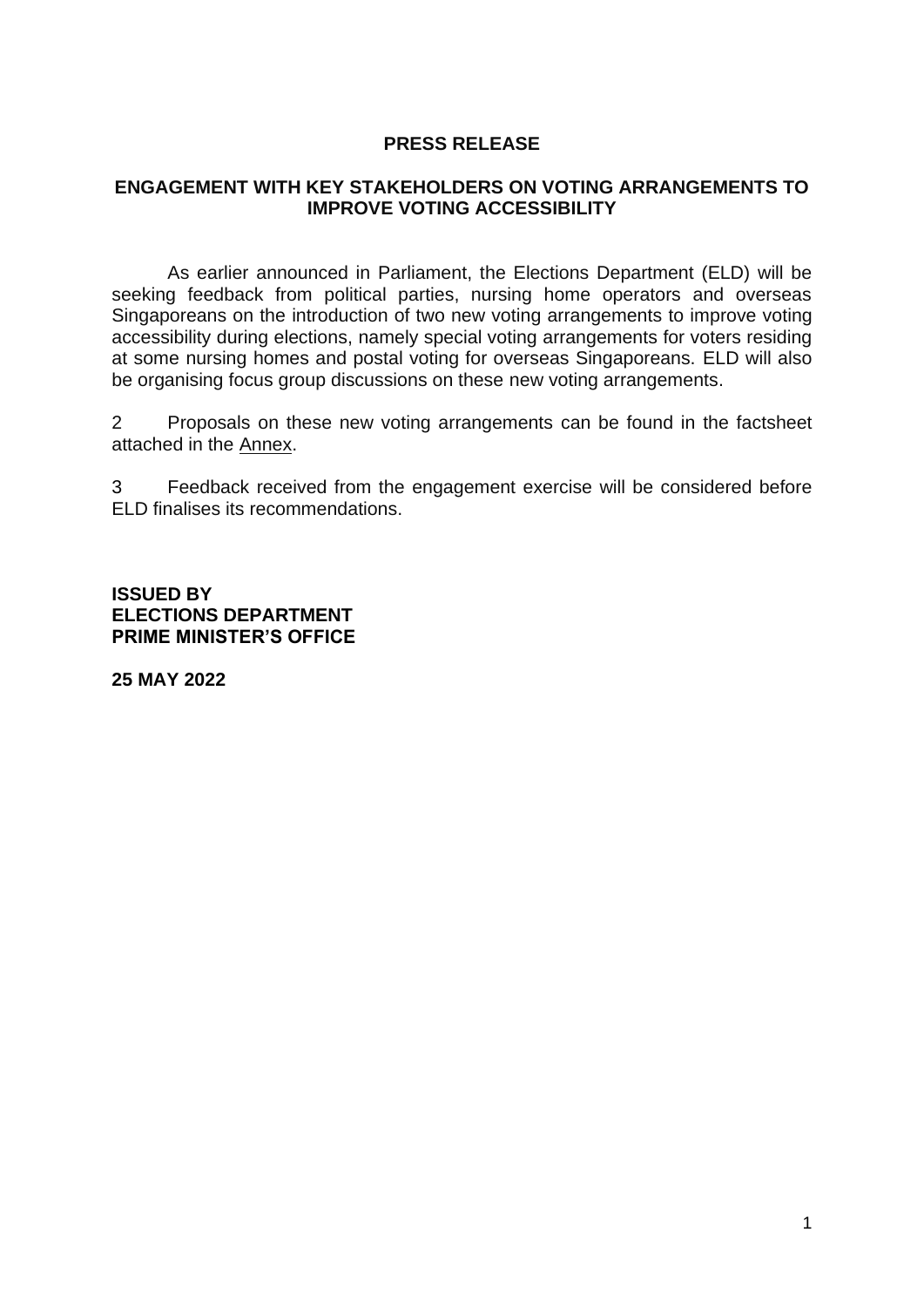## **ANNEX**

## **Voting Arrangements to Improve Voting Accessibility**

#### **Introduction**

1 The Elections Department (ELD) is engaging relevant stakeholders on the introduction of two new voting arrangements – namely special voting arrangements for voters residing at some nursing homes and postal voting for overseas Singaporeans. The aim is to improve voting accessibility for these voters.

## **Background**

2 ELD regularly reviews our election processes to improve the voting experience for Singaporeans. General Election 2020 (GE2020), which was held amidst the COVID-19 pandemic, highlighted two key issues in the electoral landscape.

3 First, the electorate is ageing rapidly – 21% of Singapore Citizens in the Registers of Electors for GE2020 were aged 65 and above, compared to 14% in GE2011. While we have enhanced voting accessibility over the years by increasing the number of polling stations, among other initiatives<sup>1</sup>, ELD continues to explore how we can further enhance voting accessibility for elderly voters.

4 Second, many overseas Singaporeans remain engaged with Singapore and are keen to exercise their vote. Since the introduction of overseas voting at GE2006, overseas polling stations have been the only means for overseas Singaporeans to cast their votes. This is because voting by paper ballot at polling stations is a transparent and secure method of voting that ensures the integrity of the voting process and secrecy of votes. However, ELD recognises that it may not be possible for some overseas Singaporeans to travel to these overseas polling stations to vote. For example, the pandemic has highlighted how travel restrictions can make it difficult for some overseas Singaporeans to travel to the overseas polling stations to vote. Other travel restrictions and impediments to access these overseas polling stations may occur during future elections, even outside of a pandemic.

5 In view of the above, ELD is considering introducing (a) special arrangements for voters residing at some nursing homes to improve voting accessibility for them, and (b) postal voting for overseas Singaporeans.

<sup>1</sup> For example, designated drop-off points with barrier-free access are provided at polling stations to facilitate the easy movement of voters with mobility challenges. Our election officials are also trained to assist these voters.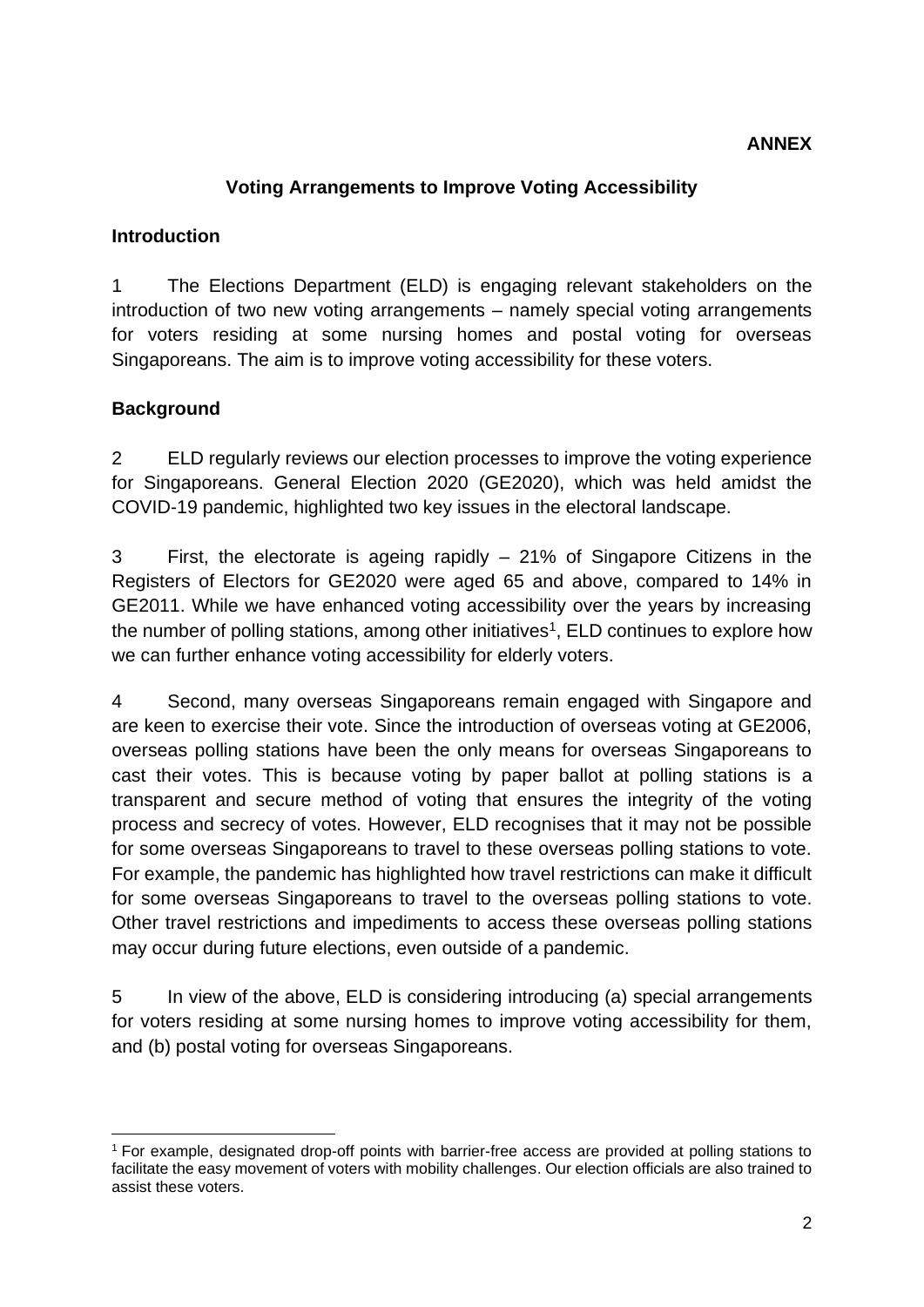# **(a) Special arrangements for voters residing at some nursing homes (pilot)**

6 ELD proposes to pilot an initiative to enable elderly voters in some nursing homes to cast their votes in the nursing home where they are residing so that they do not have to travel to their assigned polling stations to vote. This is similar to what was done at GE2020 for voters serving Stay-Home Notice at designated hotels, where arrangements were made to enable affected voters to cast their votes at their hotel rooms.

# *Potential challenges due to the operating context and environment of nursing homes*

7 Profile of the residents across nursing homes vary widely in terms of their physical health (from being mobile to bedbound) and mental health (from mentally alert to non-lucid). Consequently, the assistance that needs to be rendered for each resident to vote can be very different.

8 Involvement of nursing home staff to physically assist voters to vote. As nursing home staff provide direct care to their residents on a daily basis, we are likely to have to rely on them to assist residents who are eligible to vote to do so. Concerns about the risks of residents being influenced by nursing home staff, who may be local or foreign, may arise.

# *Proposed arrangement*

9 To better cater to residents in nursing homes, ELD is planning to pilot this special voting arrangement at some nursing homes for a start. ELD will finalise the criteria for the selection of nursing homes in the pilot after consulting the political parties and nursing homes. The possible criteria may include the profile and number of voters residing in nursing homes. ELD is considering:

a) **Setting up an on-site polling station within the nursing homes' premises such as in the foyer or hall.** Voters who are mobile will make their way to the on-site polling station to cast their votes. Voting at the onsite polling station will be similar to voting at regular polling stations in Singapore;

# **and/or**

b) **Deploying a mobile team to bring the ballot box and ballot papers from bed to bed to enable voters to cast their votes at their beds.** Depending on the size and physical layout of the nursing homes, a few mobile teams may be deployed at any one time.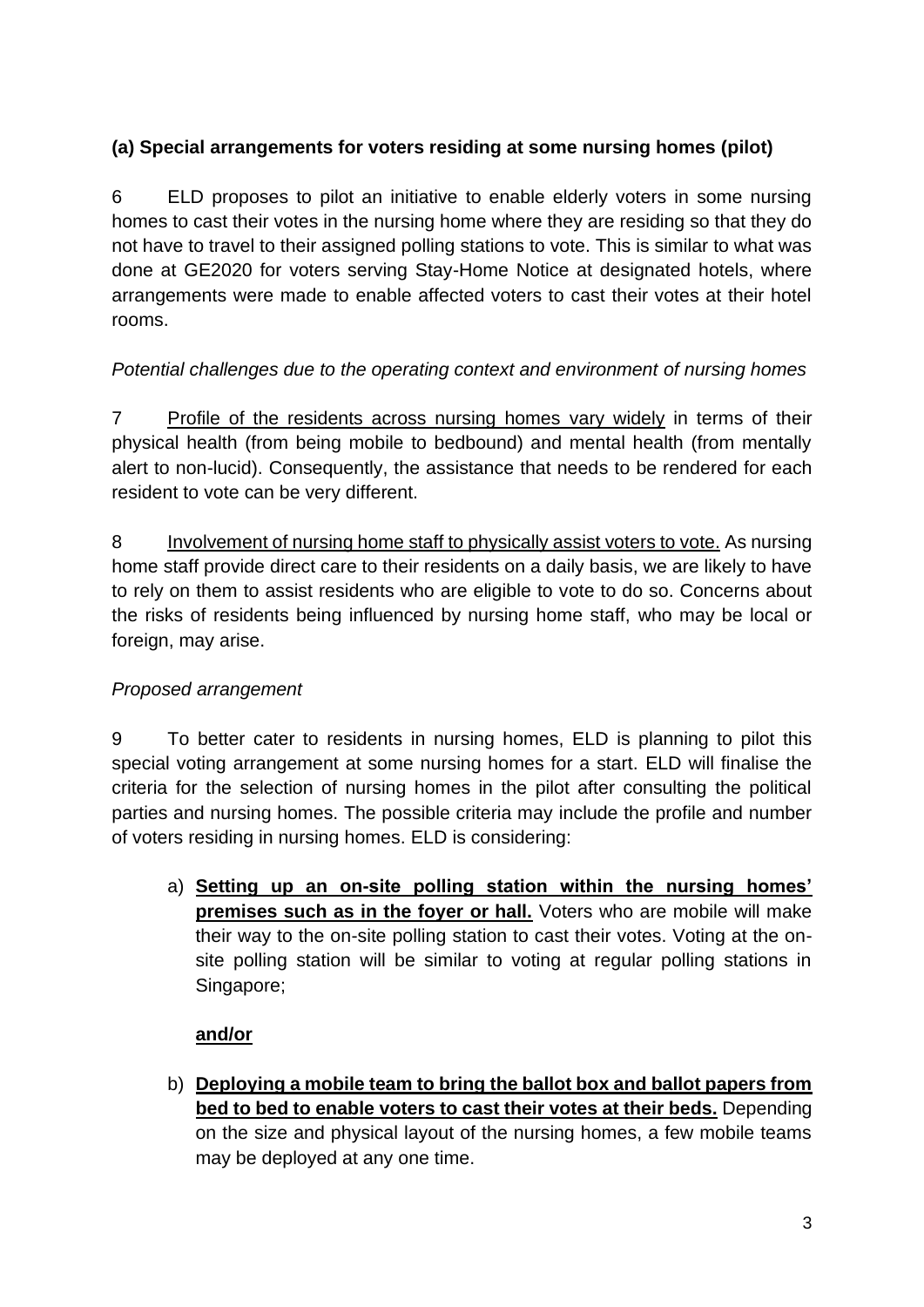## **(b) Postal voting for overseas Singaporeans**

#### *Common challenges associated with postal voting*

10 ELD is studying the introduction of postal voting to allow overseas Singaporeans to mail in their votes to ELD.<sup>2</sup> Many countries have implemented postal voting. Their experiences have provided valuable insights on the benefits and challenges associated with postal voting. Common challenges include:

- a) Security and secrecy of the ballot. Postal ballot papers may be lost or tampered with during postal delivery. There is little or no way of ensuring that the process for the handling of the postal ballot paper enroute to Singapore is secure throughout. Voter secrecy may also be compromised if the marked postal ballot paper indicating the voter's choice is enclosed in a return envelope printed with personal identifiers;
- b) Difficulty in ascertaining whether the person who marked the postal ballot is the voter and is doing so without duress or benefit. For example, anyone staying at the same address as the voter, such as family members and housemates, can mark the voter's postal ballot paper and there is no way of detecting such acts. Even if the voter had marked the postal ballot paper himself, there is no way of telling whether the voter did so under duress or benefit;
- c) Difficulty in ensuring that the ballots will be posted and received in time to be counted. Registered postal voters may not receive their postal ballot papers in time to mark and send them back to the authorities to be counted before the deadline. The reliability of postal services is another factor that can contribute to delays; and
- d) Discrepancy between number of postal ballot papers issued and number of votes received. This may cast doubts on the integrity of the process even though there may be legitimate reasons for the discrepancy, such as marked postal ballot papers being lost or delayed during postal delivery.

## *Proposed arrangement*

11 To mitigate the above challenges, ELD is exploring the following:

<sup>2</sup> ELD has studied other options, including setting up more overseas polling stations. However, setting up new overseas polling stations will be very resource intensive. Moreover, having more overseas polling stations may not fully address the accessibility issue, because some overseas electors will still find the overseas polling stations inaccessible, for example, if they live in another part of the country.